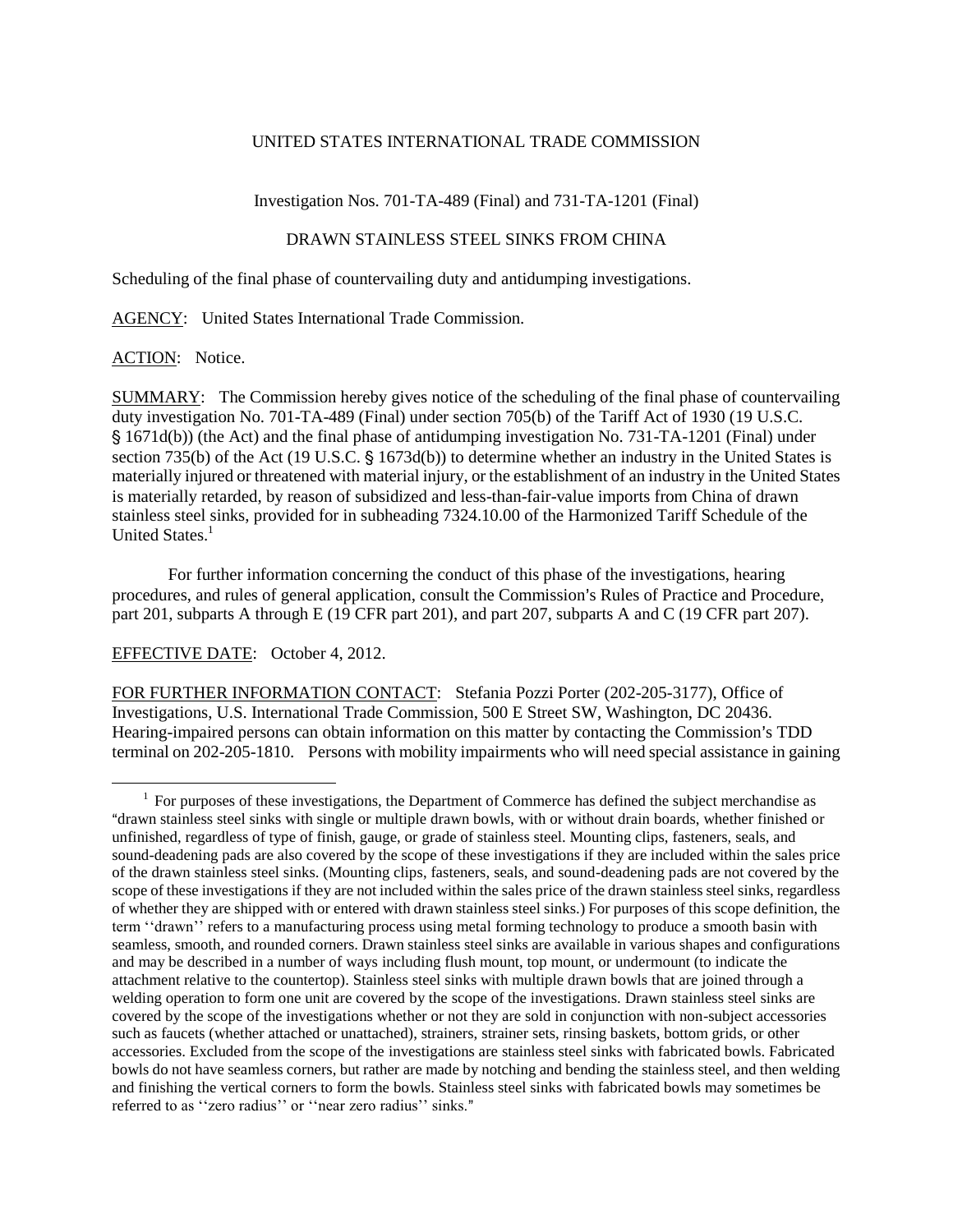access to the Commission should contact the Office of the Secretary at 202-205-2000. General information concerning the Commission may also be obtained by accessing its internet server *(http://www.usitc.gov).* The public record for these investigations may be viewed on the Commission's electronic docket (EDIS) at *http://edis.usitc.gov*.

#### SUPPLEMENTARY INFORMATION:

Background.--The final phase of these investigations is being scheduled as a result of affirmative preliminary determinations by the Department of Commerce that certain benefits which constitute subsidies within the meaning of section 703 of the Act (19 U.S.C.  $\S$  1671b) are being provided to manufacturers, producers, or exporters in China of drawn stainless steel sinks, and that such products are being sold in the United States at less than fair value within the meaning of section 733 of the Act (19 U.S.C. § 1673b). The investigations were requested in a petition filed on March 1, 2012, by Elkay Manufacturing Company, Oak Brook, IL.

Participation in the investigations and public service list.--Persons, including industrial users of the subject merchandise and, if the merchandise is sold at the retail level, representative consumer organizations, wishing to participate in the final phase of these investigations as parties must file an entry of appearance with the Secretary to the Commission, as provided in section 201.11 of the Commission's rules, no later than 21 days prior to the hearing date specified in this notice. A party that filed a notice of appearance during the preliminary phase of the investigations need not file an additional notice of appearance during this final phase. The Secretary will maintain a public service list containing the names and addresses of all persons, or their representatives, who are parties to the investigations.

Limited disclosure of business proprietary information (BPI) under an administrative protective order (APO) and BPI service list.--Pursuant to section  $207.7(a)$  of the Commission's rules, the Secretary will make BPI gathered in the final phase of these investigations available to authorized applicants under the APO issued in the investigations, provided that the application is made no later than 21 days prior to the hearing date specified in this notice. Authorized applicants must represent interested parties, as defined by 19 U.S.C.  $\frac{1}{5}$  1677(9), who are parties to the investigations. A party granted access to BPI in the preliminary phase of the investigations need not reapply for such access. A separate service list will be maintained by the Secretary for those parties authorized to receive BPI under the APO.

Staff report.--The prehearing staff report in the final phase of these investigations will be placed in the nonpublic record on February 6, 2013, and a public version will be issued thereafter, pursuant to section 207.22 of the Commission's rules.

Hearing.--The Commission will hold a hearing in connection with the final phase of these investigations beginning at 9:30 a.m. on February 21, 2013, at the U.S. International Trade Commission Building. Requests to appear at the hearing should be filed in writing with the Secretary to the Commission on or before February 15, 2013. A nonparty who has testimony that may aid the Commission's deliberations may request permission to present a short statement at the hearing. All parties and nonparties desiring to appear at the hearing and make oral presentations should attend a prehearing conference to be held at 9:30 a.m. on February 19, 2013, at the U.S. International Trade Commission Building. Oral testimony and written materials to be submitted at the public hearing are governed by sections  $201.6(b)(2)$ ,  $201.13(f)$ , and  $207.24$  of the Commission's rules. Parties must submit any request to present a portion of their hearing testimony in camera no later than 7 business days prior to the date of the hearing.